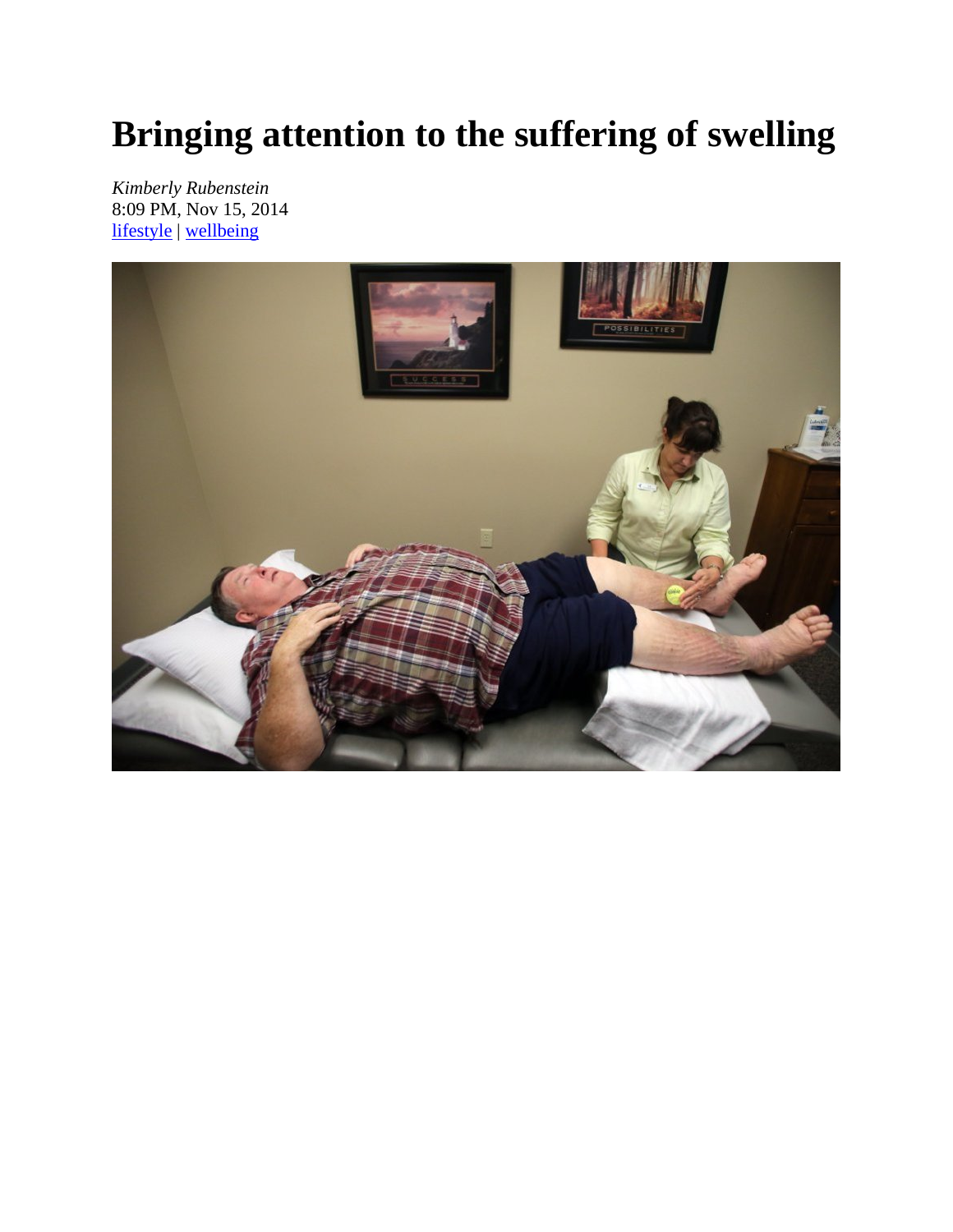

 Copyright 2014 Scripps Media, Inc. All rights reserved. This material may not be published, broadcast, rewritten, or redistributed. MEEGAN M. REID

Susan Wright's fight with endometrial cancer ended nine years ago, but she faces a lifelong battle that's a result of doctors removing 27 pelvic lymph nodes to ensure she was cured of the disease.

The battle isn't against a tumor, but against disfiguring swelling she's prone to as a result of her lymph nodes being removed. A cut or scrape could lead to infection that causes her legs to balloon to multiple times their normal size. Overexertion or staying too sedentary could upset the flow of lymph fluid, which no longer moves normally in her body on the side where the nodes were removed, causing the swelling.

The condition is called lymphedema, and it's one that Wright, 60, of Gig Harbor, has had to learn to live with. It involves regular trips to therapists who manually move the lymph fluid; vigilance in avoiding cuts on her legs or feet (she doesn't go barefoot); and wearing thigh-high compression hose most hours of the day — the worst part for Wright.

"In my early 50s, I didn't see myself wearing something like that," she said. "In the summer, it's like wearing long underwear."

Cancer survivors and others who suffer from the condition — including some who are born with it — say little attention is given to the disease, despite its prevalence. Advocates fighting on behalf of lymphedema sufferers say that of the nearly 240,000 men and women who get breast cancer this year, 40 percent will end up with lymphedema at some point after treatment.

#### **HOW IT OCCURS**

Removal of lymph nodes during surgery for cancer allows doctors to see if a cancer has spread. But the lymph nodes don't grow back, depriving the overall lymph system of points and routes to filter harmful substances that eventually need to be returned to the bloodstream.

The result is fluid buildup in the tissues, which causes the pain and swelling of the limbs. Without proper treatment, the limbs will not go back to their normal size — and sometimes the damage is irreversible.

For years, lymphedema seemed to fly low on the radar of medical practitioners, said Bonnie Pike, a Tempe, Arizona, breast cancer survivor who now advocates on behalf of lymphedema sufferers. She ended up diagnosing herself after she could not find a doctor or surgeon who could identify the disease.

"Doctors don't have a lot of experience with it, and nobody 'owns' it," Pike said. "Oncologists don't own it, surgeons don't own it."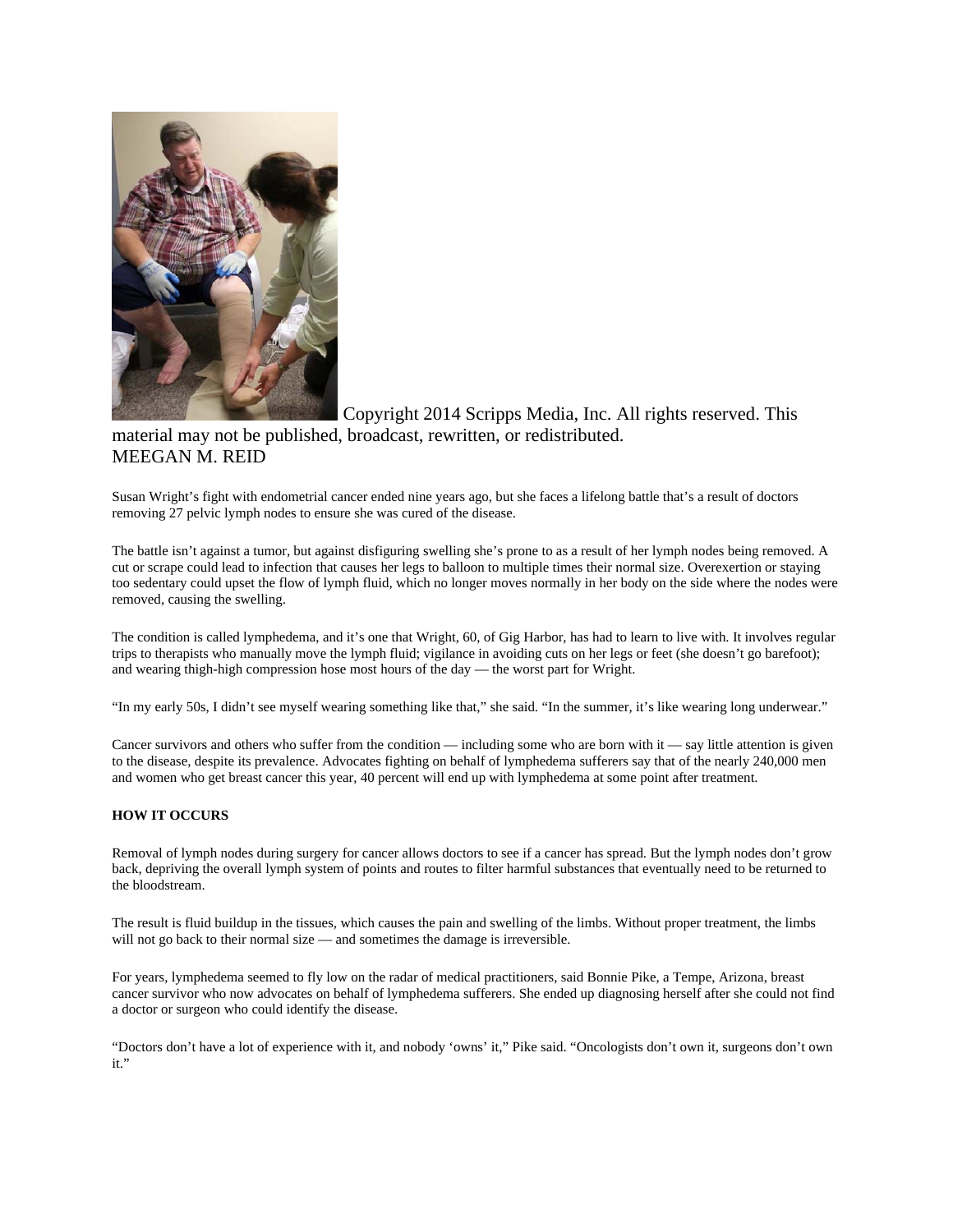She points to surveys of medical schools that show relatively little time is spent educating future doctors on the lymphatic system.

Melissa Mercogliano, doctor of physical therapy and owner of the Center for Orthopedic and Lymphatic Physical Therapy in Port Orchard, discovered the reality when she started her career. She was treating many women who were cancer survivors and had the condition. She began specializing in the treatment of lymphedema in the late 1990s. Part of the treatment involves a special massage that moves lymph fluid to nodes that are still functional, called Manual Lymphatic Drainage.

The onset of lymphedema means several visits each week to a physical therapist, occupational therapist or massage therapist trained in the drainage technique. Following that, the affected limb is wrapped in compression bandages to reduce swelling and must be wrapped and re-wrapped for several days or weeks. Once the swelling has reduced and the size of the limb has stabilized, the patient is fitted for skintight compression garments that they will wear every day for the rest of their life.

"It requires lifelong management," said Mercogliano, who treats a wide array of patients affected by lymphedema, including those who have experienced orthopedic trauma or surgery or repeated infections. "It's kind of like being diabetic," she said, adding that self-massage and using the compression garments are a daily ritual for sufferers.

#### **FOUND RELIEF**

The condition still eludes many physicians today. Ron U'ren, 69 of Port Ludlow, is a patient at Mercogliano's clinic. For years he suffered from the swelling with no relief, getting frequent infections and having to medically retire from his job at Boeing. He wore compression stockings, but physicians never referred him to a therapist for treatment.

He was recently referred to the practice after switching to a new podiatrist. He has seen his legs reduce in girth by almost roughly a third. He can now touch his toes and walk to get exercise during the day.

"I have started to lose weight ... to get more physical," he said.

The awareness seems to be spreading among surgeons and oncologists working with breast cancer patients. That's been the experience for Kathryn Simpson, a South Kitsap resident who was diagnosed with breast cancer in August 2013. After she went through chemotherapy and was preparing for surgery, her surgeon brought it up and recommended the preventive steps of physical therapy. She was treated by Mercogliano and wears a compression sleeve to ward off lymphedema when she is active. She is on guard against any sign of swelling; she's acutely aware that a cut or bee sting could throw her system off balance and cause lymphedema.

"It's definitely a different paradigm than the carefree self I used to be," she said.

Even for those aware of the condition, there are barriers for treatment. Pike said that finding a practitioner to treat it can be difficult, and that it's important to look for a therapist that has specialized training in Manual Lymphatic Drainage.

"Anyone with a PT (physical therapy) or OT (occupational therapy) license is allowed to treat it, but they don't have to know anything about it," she said.

Massage therapists can also be trained in the technique. Mary Briner, who practices at Well Being Health Center in Poulsbo, has been certified in a specific type of Manual Lymphatic Training. She said it's a rare certification for massage therapists because of the time and expense of the training.

The lack of insurance coverage can also be a barrier. While companies might cover treatment by an occupational or physical therapist, compression bandages and garments (which can cost thousands of dollars) are often not. Sufferers have formed the Lymphedema Advocacy Group to lobby lawmakers in Washington, D.C., to pass a bill that requires Medicare coverage of all aspects of lymphedema treatment — therefore setting a precedent for Medicaid and private providers.

## **HOPE FOR SUFFERERS**

Pike feels there is hope for lymphedema sufferers. She points to a \$2 million grant the National Institutes of Health awarded last year to Georgia Tech to better understand the underlying causes of lymphedema. She's hopeful that more research into how the lymphatic system works will help improve treatments, even if a cure is not in sight.